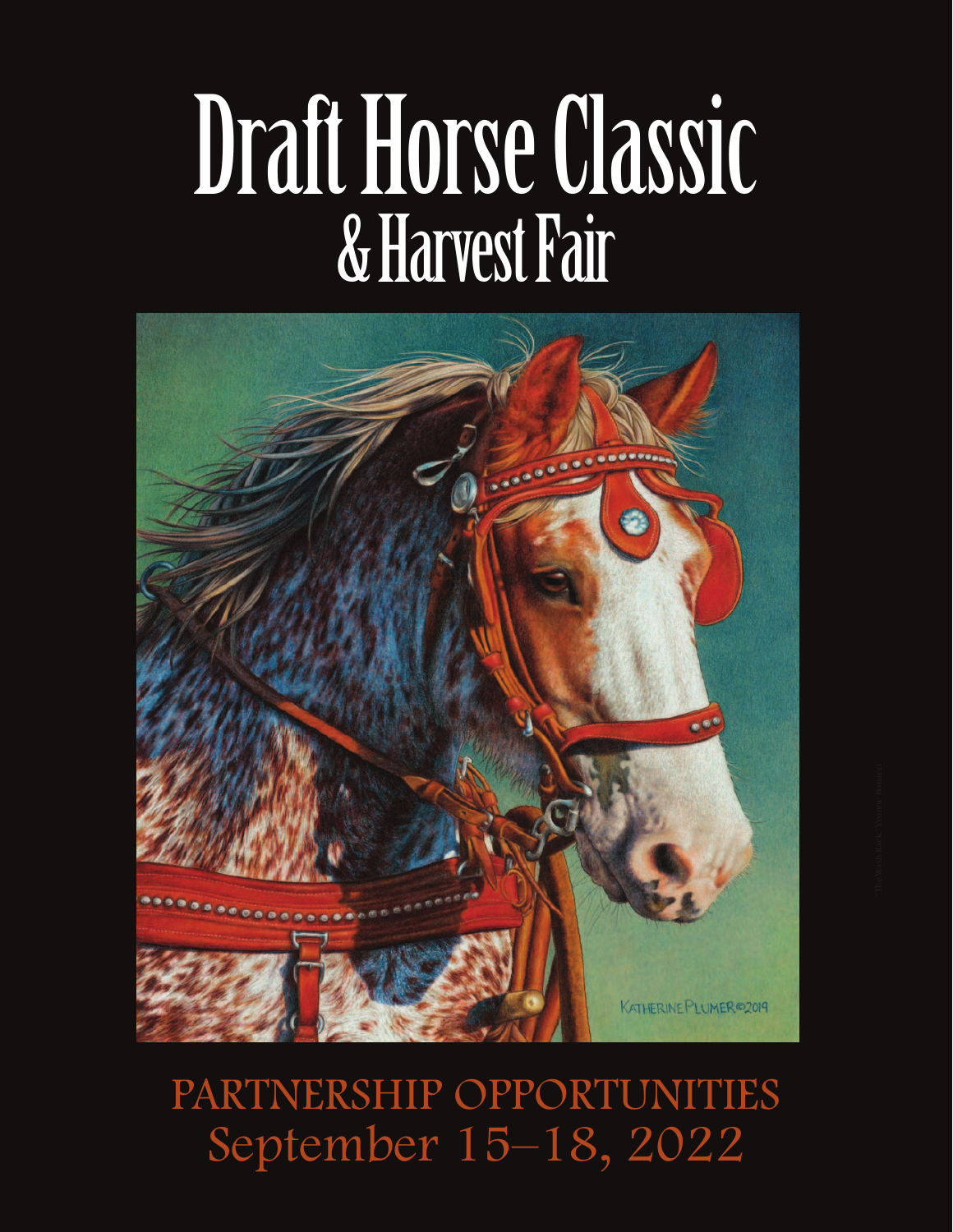## **The Draft Horse Classic**

The Draft Horse Classic is the premier draft horse show on the west coast and offers six different performances featuring draft horses and exhibitors from across the United States and Canada. Each year, more than 15,000 fans gather at "California's most beautiful Fairgrounds" to enjoy the Classic, which showcases a variety of horses, exhibitors and hitches, and features everything from farm wagons and carriages, to driving competitions and log skidding. This year's Classic is September 15 – 18.

Also taking place on the grounds during the Classic is the Harvest Fair, which features musical entertainment, community exhibits, vendors selling a variety of goods, a horseshoeing competition, delicious food, and Art at the Classic.



The Nevada County Fairgrounds is offering exclusive title sponsorship for selected areas at this year's Draft Horse Classic and Harvest Fair. The benefits are considerable — receive banner placement in the arena, acknowledgment in the Official Program, event tickets, VIP Dinner invite, and an opportunity for your business to be recognized by Classic visitors.

The following sponsorship information will detail the many benefits that can be yours as a sponsor of the 2022 Draft Horse Classic and Harvest Fair.

## **Classic Facts**

## **Statistics**

- First Draft Horse Classic 1987
- Average Yearly Attendance 15,000
- Average Year-Round Attendance (All Events) – 270,000
- Harvest Fair entries 800+
- Draft Horse vendors 70

## Facilities

- Nevada County Fairgrounds, 11228 McCourtney Road, Grass Valley, CA 95949
- Hundreds of trees on nearly 80 acres
- Lions Lake, fishing for children
- Approximately 25 acres of shaded parking
- RV Park with shaded sites for trailers and motorhomes
- Five large exhibit buildings, plus barns for more than 250 draft horses
- 90 miles west of Reno, NV
- 60 miles east of Sacramento, CA

## *FOR MORE SPONSORSHIP INFORMATION*

Cale Hoddy • 530•903•7025 CaleHoddy@gmail.com • nevadacountyfair.com/about/sponsorship-opportunities

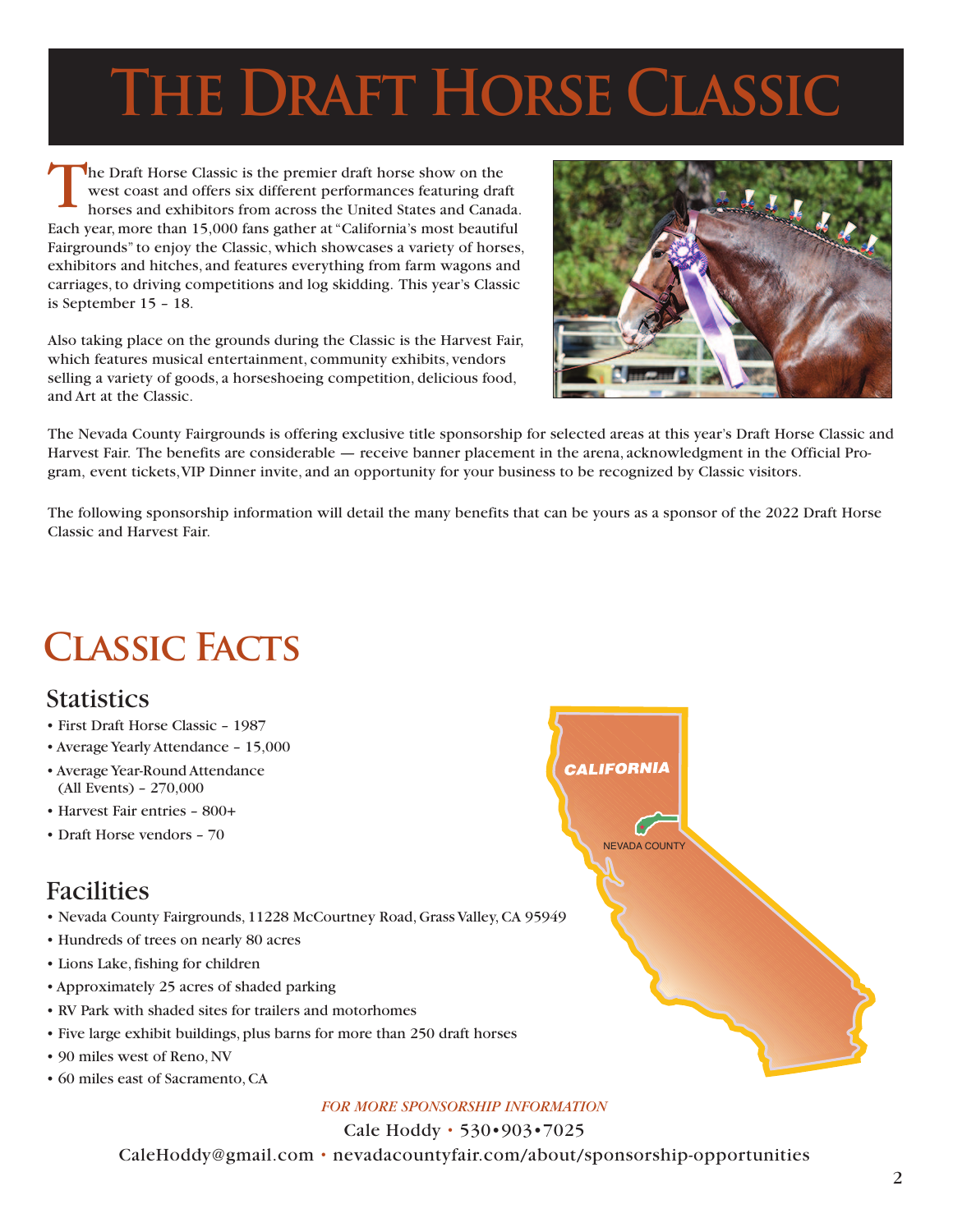## **Sponsorship benefits**

FEATURED LOGO ON FAIR WEBSITE

YEAR-ROUND PLATINUM PREMIER BRONZE SILVER GOLD . . . . . . . . YEAR-ROUND TOP OF GRANDSTAND PLUS • BANNER AT ANNOUNCER'S STAND YEAR-ROUND SIGNAGE\* • LOGO ON PROGRAM COVER • • SPACE FOR BANNERS AT BOTH • • • PARKING ENTRANCES ANNOUNCER MENTIONS • • • • BANNER AT HARVEST FAIR • • • • SPACE FOR BANNER IN HORSE ARENA • • • • • SPACE FOR BANNER IN GRANDSTAND ARENA • • • • • •

 $$10,000$   $$5000$   $$3250$   $$1350$   $$700$   $$550$ 

**INVITE TO VIP DINNER** 

RECOGNITION CERTIFICATE • • • • • • *SPONSOR TICKET PACKAGES:* SEASON PASSES FOR ALL DHC PERFORMANCES 8 6 4 VIP EVENT PARKING PASS 4 2 1 1 1 1\*\*

ADMISSION TICKETS TO ONE NON-SAT **FOR ALL 2** 6 4 2

SEE NEXT PAGE FOR PROGRAM ADVERTISING INFO. PROGRAM ADVERTISING IS A SEPARATE FEE. \*YEAR-ROUND = 12 MONTHS \*\* ONE PERFORMANCE PARKING

LINK ON FAIRGROUNDS WEBSITE  $\cdot \cdot \cdot \cdot \cdot$